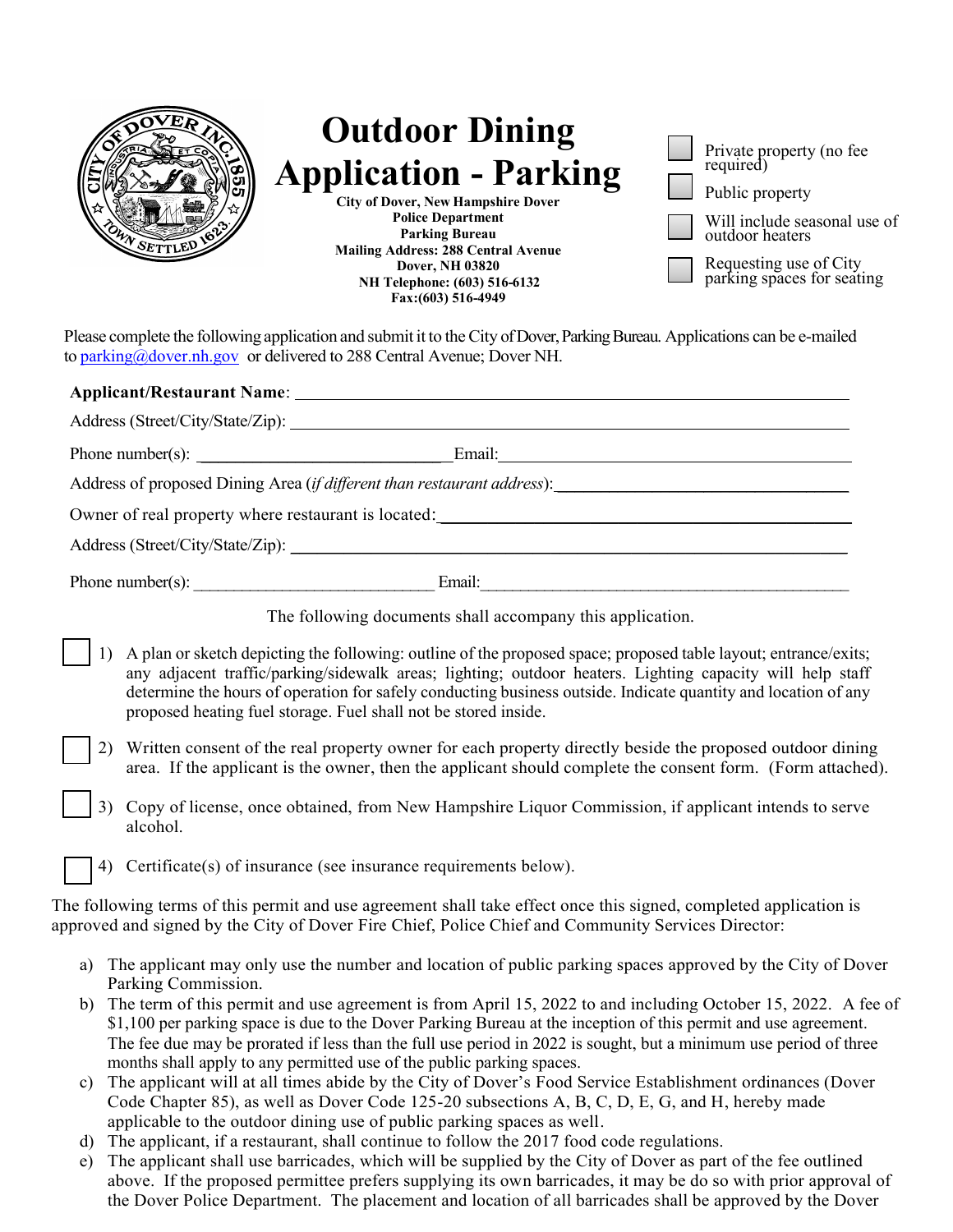Police Department and shall conform to any requirements of applicable law.

- f) The applicant shall at all times comply with any and all applicable federal, state, and local laws, including but not limited to those stated above, the requirements of the Americans with Disabilities Act ("ADA"), the laws promulgated or enforced by the New Hampshire State Liquor Commission, and any applicable building, fire, safety, life safety, or other such codes, whichever is most stringent.
- g) The applicant shall not cause any harm or damage to public property, including but not limited to pavement surfaces and/or City barricades.
- h) The applicant agrees and acknowledges that its use of the public parking spaces is at applicant's sole risk and liability. The applicant has the sole obligation to comply and ensure compliance with any and all applicable federal, state, or local law. The applicant agrees to and shall defend (with counsel acceptable to the City of Dover), indemnify, and hold harmless the City of Dover and the City of Dover's public officials, officers, employees, agents, and/or contractors (collectively "Indemnitees") for any injury, bodily injury, property damage, accident, fire, loss, theft or other casualty of any kind whatsoever, including but not limited to injuries or damages caused by or to customers/clients or to others or to real or personal property, which occurs or is alleged to have occur in relation to and/or arising out of (i) the exercise of any right or privilege or permission granted by this permit and use agreement; and/or (ii) applicant's failure to comply with applicable federal, state, or local law, and/or (iii) the placement, location, efficacy, adequacy, condition, and/or suitability of any barriers and/or other protective measures in connection with this permit and use agreement. The applicant acknowledges and agrees that the permitted use of the public parking spaces and/or barriers is the product of municipal discretion. Nothing within this permit and use agreement shall be deemed to constitute a waiver of any immunity of the City of Dover, which immunities are reserved to the City of Dover.
- i) If the outdoor dining area is on City of Dover property or any property controlled by the City of Dover, the applicant acknowledges and agrees that it shall secure and maintain the following policy or policies at no cost to the City of Dover for the duration of the use: (i) a General Liability Insurance policy with coverage of at least \$1,000,000 per occurrence and \$2,000,000 aggregate, and (ii) if alcohol is served by the applicant, a liquor liability endorsement including coverage of at least \$1,000,000 per occurrence and \$1,000,000 in the aggregate. The City of Dover shall be listed as an additional insured on all required policies of the applicant, which coverage shall apply on a primary and noncontributory basis, and, subject to the dollar amounts specified above, cover the City of Dover with the same scope of coverage provided to the licensee under the general liability policy without subjecting the City of Dover to any different or additional terms, conditions, limitations or exclusions. An insurance certificate shall be supplied to the City of Dover, proof of an endorsement or policy additional insured provisions confirming the City of Dover's additional insured status.
- j) This agreement shall be governed and construed in accordance with the laws of the State of New Hampshire.
- k) This permit and use agreement will be in effect with the applicant's Health License. This application, once approved by the Dover Community Services Director, will serve as the permit normally required by Dover Code 125-20 and/or Dover Code 125-9. Approval of the City's Building Official and Community Services Director shall, together and to the extent needed, constitute the City's approval of local officials pursuant to RSA 178:24.
- l) All documents accompanying or required by this permit and use agreement are incorporated herein as substantive terms and conditions. This permit and use agreement is expressly conditioned upon the representations and continuing validity of the aforesaid documents. If any such document or consent is revoked, terminated, suspended, or otherwise adversely impacted for any reason, the City reserves the right to revoke and terminate this permit and use agreement. While the City of Dover does not view a property owner's written consent as necessary for the permission granted herein, the City of Dover does reserve the right to revoke or suspend this permit and use agreement in the event such written consent is revoked.
- m) Pursuant to RSA 72:23, I(b), the applicant shall, no later than the due date, pay all properly assessed real and personal property taxes on the public parking space area they are using and occupying, to include all current and potential real and personal property taxes. The applicant shall pay real and personal property taxes on structures or improvements added by the applicant. Failure of the applicant to pay the duly assessed personal and real estate taxes when due shall be cause to terminate this permit and use agreement.
- n) The City has the right to amend or revoke this permit and use agreement for good cause, as well as the right to revoke any temporary licenses at any time for non-compliance, or for failure to meet any condition.

I/We have reviewed the foregoing and understand, acknowledge, and agree to the foregoing conditions and terms. I/We acknowledge that the failure to comply with outdoor dining requirements may result in the suspension/revocation of the outdoor dining permit.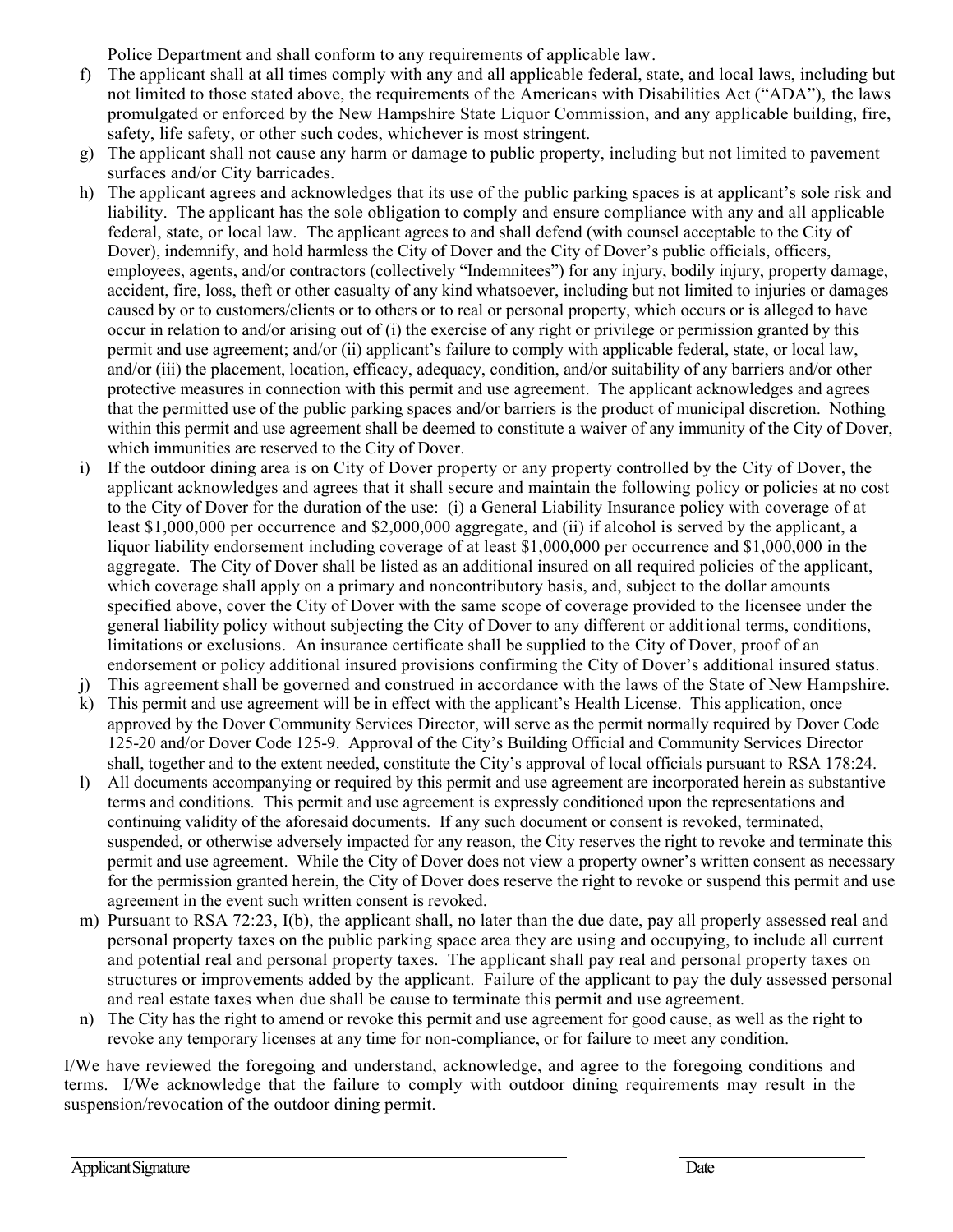## \*\*\*\*CITY OF DOVER USE ONLY\*\*\*\*

| ** OFFICE USE ONLY - DO NOT WRITE IN THIS SPACE ** |                                                      |  |                                                                                                                                                                      |
|----------------------------------------------------|------------------------------------------------------|--|----------------------------------------------------------------------------------------------------------------------------------------------------------------------|
|                                                    |                                                      |  |                                                                                                                                                                      |
|                                                    |                                                      |  | Health Inspector Approval: Date Date Date                                                                                                                            |
|                                                    | Technical Review Committee. Reviewed by ________.    |  | 1) Minutes (draft or final) demonstrating review and approval of the applicant's proposed use by the Dover                                                           |
|                                                    | Parking Commission. Reviewed by _________.           |  | 2) Minutes (draft or final) demonstrating review and approval of the applicant's proposed use by the Dover                                                           |
| THIS LICENSE IS                                    |                                                      |  | <b>SOMED</b> with these additional conditions: <b>DENIED</b> for the following reason(s):                                                                            |
|                                                    |                                                      |  |                                                                                                                                                                      |
|                                                    |                                                      |  | ,我们也不能在这里的时候,我们也不能在这里的时候,我们也不能会在这里的时候,我们也不能会在这里的时候,我们也不能会在这里的时候,我们也不能会在这里的时候,我们也<br>,我们也不会有什么。""我们的人,我们也不会有什么?""我们的人,我们也不会有什么?""我们的人,我们也不会有什么?""我们的人,我们也不会有什么?""我们的人 |
|                                                    |                                                      |  | ,我们也不会有什么。""我们的人,我们也不会有什么?""我们的人,我们也不会有什么?""我们的人,我们也不会有什么?""我们的人,我们也不会有什么?""我们的人                                                                                     |
|                                                    |                                                      |  |                                                                                                                                                                      |
|                                                    | Approved By: Date: Date: Date:                       |  |                                                                                                                                                                      |
|                                                    |                                                      |  |                                                                                                                                                                      |
|                                                    | Approved By: Community Services Director or designee |  |                                                                                                                                                                      |
|                                                    |                                                      |  |                                                                                                                                                                      |
| Approved By:                                       |                                                      |  | $\sum_{n=1}^{\infty}$ Date:                                                                                                                                          |
|                                                    | Police Chief or designee                             |  |                                                                                                                                                                      |
|                                                    |                                                      |  |                                                                                                                                                                      |